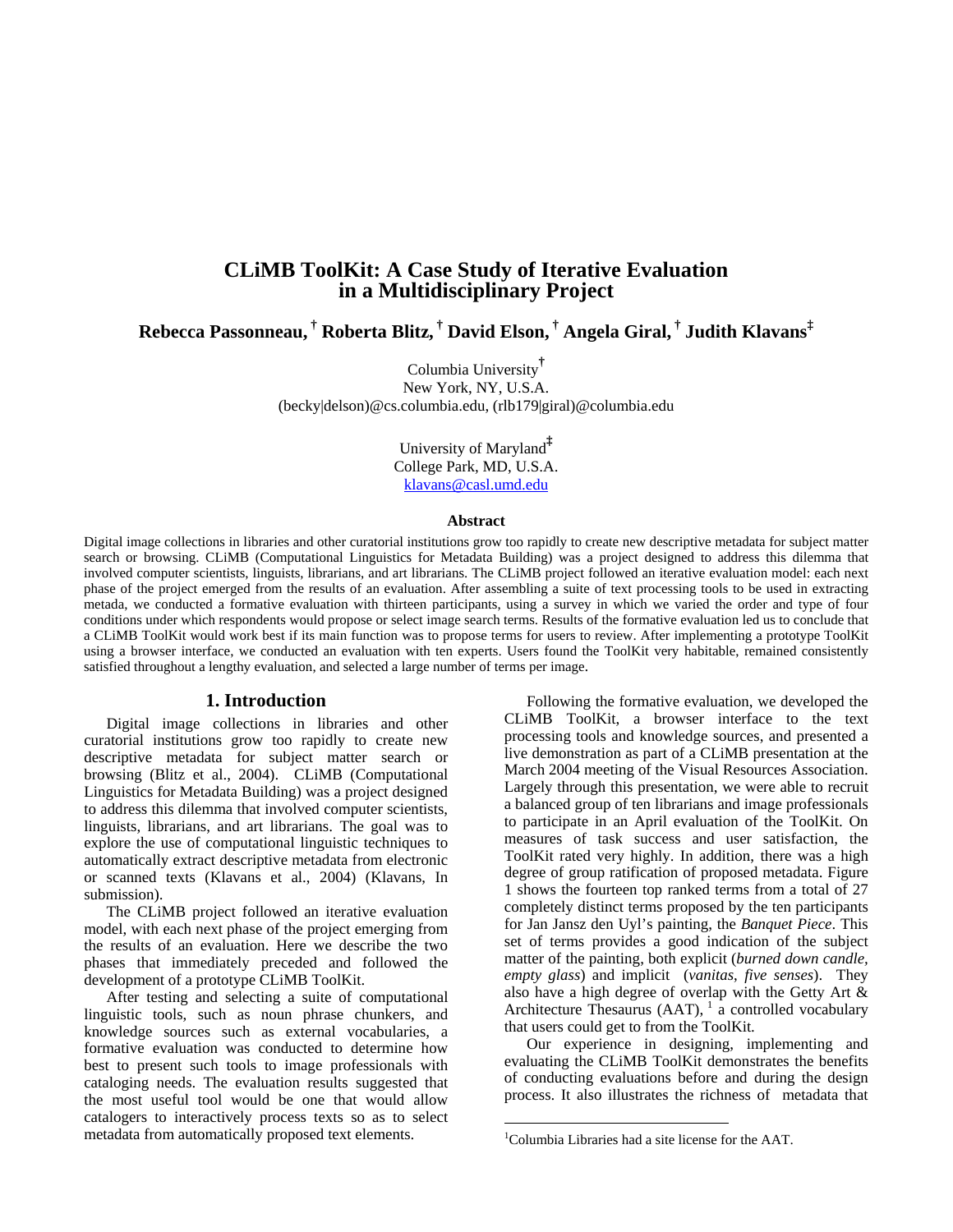combines ordinary language phrases (*burned down candle, empty glass, white linen tablecloth*) with terminology from a controlled vocabulary.

| Rank | Term                          | Freq |
|------|-------------------------------|------|
| 1    | vanitas (image)               | 9    |
| 2    | (Dutch) still life (painting) | 8    |
| 3    | (burned down) candle          | 7    |
| 4    | glass                         | 6    |
| 5    | pewter                        | 6    |
| 6    | Dutch                         | 5    |
| 7    | empty glass                   | 5    |
| 8    | ((white) linen) tablecloth    | 5    |
| 9    | lute                          | 5    |
| 10   | <i>five senses</i>            | 4    |
| 11   | (luxury) tablewares           | 4    |
| 12   | owl                           | 4    |
| 13   | painting                      | 4    |
| 14   | seventeenth century           | 4    |

<span id="page-1-0"></span>**Figure 1. Top fifty percent of ranked subject terms proposed for Jan Jansz den Uyl's** *Banquet Piece.*

Section two provides the motivation for addressing the problem of supplying descriptive metadata for images, and for the image collections and texts used in our evaluations. Section three gives a brief overview of the tools and knowledge sources experimented with prior to the formative evaluation, which is described in section four. Section five gives a brief overview of the ToolKit, and we describe the evaluation of the ToolKit in section six. We conclude with a brief summary of results.

### **2. Motivation**

When librarians create descriptive metadata for texts by analyzing the subject matter, they face complex issues from a knowledge representation point of view, and significant expense. Subject matter analysis of cultural artifacts faces similar complexities (Bacca, 2002). Recent estimates in the Columbia Libraries, for example, give a minimum cost for descriptive metadata of \$15.00 per volume (Blitz et. al, 2004). Using this as an estimate, adding subject matter metadata to Columbia's Image Bank of  $32,000$  images  $(1/10<sup>th</sup>$  the size of ArtStor http://www.artstor.org/info/), would cost about \$500,000.

The premise of CLiMB is that descriptive content for certain digital collections exists implicitly in scholarly monographs and other publications that discuss the images or the cultural artifacts they depict. From this premise, the goal emerged of finding a method to make the descriptive content explicit, link it to appropriate images, and allow image librarians and visual resource professionals make use of it in creating metadata. Empirical research (Fawcett, 1979; Mandel, 1985; Taylor, 1995) has shown that even in academic contexts, many searches for images involve requests for content, such as images of "crowds" or "a balloon frame house."

Defining what type of image collection would be a good starting point, and determining criteria for texts to associate with an image collection, turned out to be two of the key problems addressed in the earliest phases of the CLiMB project. Catalogers of digital image collections can face quite distinct problems in selecting descriptive metadata, depending on the structure, content and cohesiveness of the collection. Computational linguists similarly face distinct engineering and research challenges, depending on text characteristics such as the size of the vocabulary, the complexity of the sentence structure, and the principles that organize the text(s).

To limit the complexities CLiMB would face, two decisions were made regarding the image collections and texts. Because computational linguistic tools generally need to be tuned to different domains and text types, it was decided that a small number of carefully selected texts with the potential to relate to a large number of images would maximize the opportunity to automatically or semi-automatically identify subject metadata. The second decision was to narrow the subject areas to two: architecture and art.

### **3. Tools and Knowledge Sources for Processing CLiMB Texts**

To provide an independent method of indexing the images and cultural artifacts that CLiMB would find subject metadata for, the project defined the need for a list of Target Object Identifiers (TOIs), or authoritative names that would be uniquely indexed within the context of the tools. Software written expressly for the project included a tool for automatically generating variants of authoritative names (Davis et al., 2003), referred to as the TOI finder, and a text segmenter based on frequency of hits from the TOI finder. In addition, LTChunk (Finch & Mikheev, 1997) is used to tag noun phrases. External word lists, such as back of book indices from the texts associated with collections, and vocabularies in the art and architectural domain, form part of the CLiMB knowledge sources.

## **4. Formative Evaluation**

The formative evaluation took place after we had implemented a research version of CLiMB tools. It was conducted concurrently with a meeting with an External Advisory Board of experts from library science, art history, computer science and computational linguistics. The meeting served as a vehicle for the CLiMB team to become informed about issues that others with greater expertise could better anticipate, and for us to educate the experts regarding the outcome of our earlier investigations of the collection/text issues. It included our evaluation survey in which respondents were asked to propose terms for images from two testbed image collections, under four conditions. Thirteen participants completed the survey.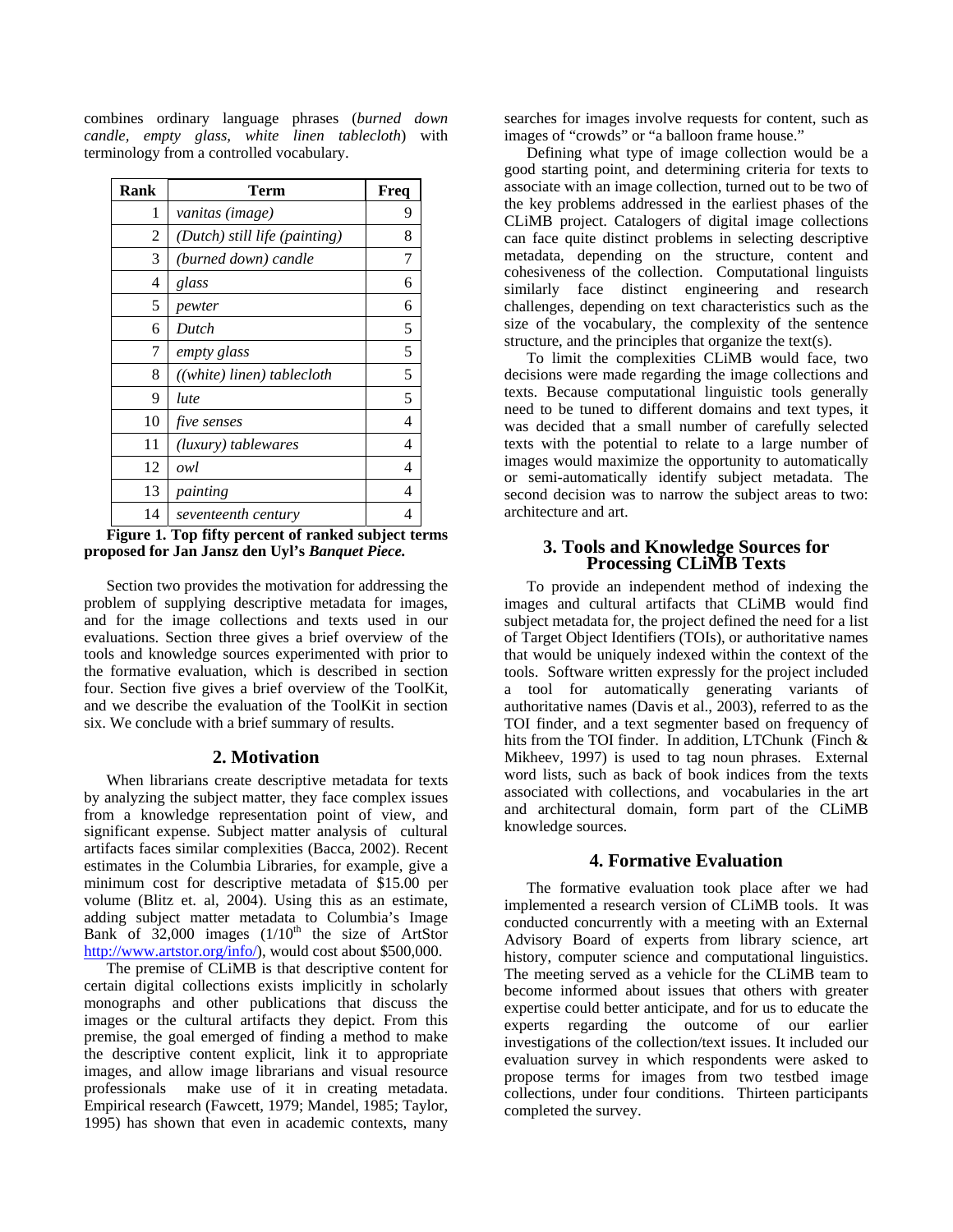The survey included images from the Greene & Greene Collection of Architectural Records and Papers, Avery Architectural and Fine Arts Library (G&G); and the Anne S. Goodrich Collection of Chinese Paper Gods, C.V. Starr East Asian Library (CPG). The survey questions were distributed across four tasks that were presented in different orders to three different groups of respondents. Two of the tasks (free text, checklist) required associated texts. The text associated with (G&G) was Edward R. Bosley's book *Greene & Greene* (London: Phaidon, 2000). The text associated with CPG was Anne S. Goodrich's book, *Peking Paper Gods: A Look at Home Worship* (Nettetal: Steyler Verlag, 1991).

- 1) **User Scenario**: In this task, the survey item contained the following hypothetical user scenarios. Respondents were asked to list keywords and phrases that could be used "to search for relevant images in an image database."
	- *1. I am writing a paper on domestic architecture in Southern California in the early part of the 20th century. I was told that there are homes with exteriors clad in a type of concrete or cement. How can I locate images?*
	- *2. I am trying to locate an image of the Buddhist goddess of compassion. I can't remember the name but I know this deity, widely worshipped by women in China, originated as a male figure in India. She is often portrayed wearing a headdress, attended by other figures, and often some type of plant is depicted. Can you help me find a picture?*
- 2) **Image**: This survey item contained an image. Respondents were given the following instructions: "*Please write keywords and phrases that you would use to find this image in a database. You may write as many as you wish*."
- *3)* **Free Text**: This task contained a passage from one of the texts associated with G&G or CPG. Respondents were asked to "*Suppose there is a collection of related images that needs metadata keywords and phrases. Please select the words and phrases in this text that you feel would be good metadata for the images.* 
	- *3. Please circle 10 words or phrases as your top choices*.
	- 4. *Please underline 10 as your second tier choices*."
- 4) **CLiMB Checklist**: Respondents were given a long list of words and phrases (194 G&G entries; 117 CPG entries) that had been extracted by CLiMB tools from the same texts presented in Task 3. Instructions were: "*Please check off the words and phrases that you feel would be suitable metadata for the images in the collection*."

Fewer terms were returned for the user scenario survey item than for items two through four. This reflects the relative lack information from which to construct a query. Three of the respondents referred directly or indirectly to a hypothetical "reference interview" that would be conducted as part of the "user scenario," which we took as an indication that the scenario alone provided insufficient context to generate image search terms.

For the image condition, respondents were instructed to list words and phrases for a keyword search. The survey layout had seven bulleted lines where respondents could list their responses. To some degree, this predisposes respondents to try to produce something on the order of half a dozen terms. However, the instructions and layout were interpreted differently by different respondents. Some provided a list of individual terms, the implication being that any combination of these could be used in a Boolean search. Some provided lists of strings of terms, occasionally with minor variations within the list, the implication being that other possible combinations of the same terms were deliberately omitted. On average, respondents found 10 terms for G& and 7.6 terms for CPG.

The next two conditions generated many more terms than the user scenario or image conditions, and they were more specific. For the free text and checklist conditions, we found 82 distinct terms used for G&G, and 56 for CPG. Most terms were suggested by at most a single respondent, but there were fourteen suggested by multiple respondents. Importantly, there was a significant overlap of terms selected many humans, and terms with high weights assigned by CLiMB tools.

Examples of terms from the first two conditions are "home", "exterior," "brick" and "driveway." Examples of terms from the text and checklist conditions include "garden pergola," "dark green tile," "plaster frieze," "ridge beams."

The smaller number and lower specificity of terms provided for the image and free text items showed how difficult users found generation of items de novo. In other words, the value of using text already describing an image was shown. We found that experts selected terms differently from non-experts, which indicated to us that the tools should be used by catalogers and image experts. We concluded that a CLiMB ToolKit would work best if its main function was to propose terms for users to review.

## **5. ToolKit**

The ToolKit was implemented in a browser in order to use functionality that most users would already be familiar with, and to avoid interoperability issues. Users were given a high degree of control without having to understand CLiMB rules. Two prerequisites for using the CLiMB ToolKit were to have already constructed a TOI list, and to have associated texts in electronic format, either scanned text or text in an XML format such as TEI Lite. However, at the time of the Prototype Evaluation, the ability to handle TEI markup and integrate it with the rest of the tools had not yet been completed.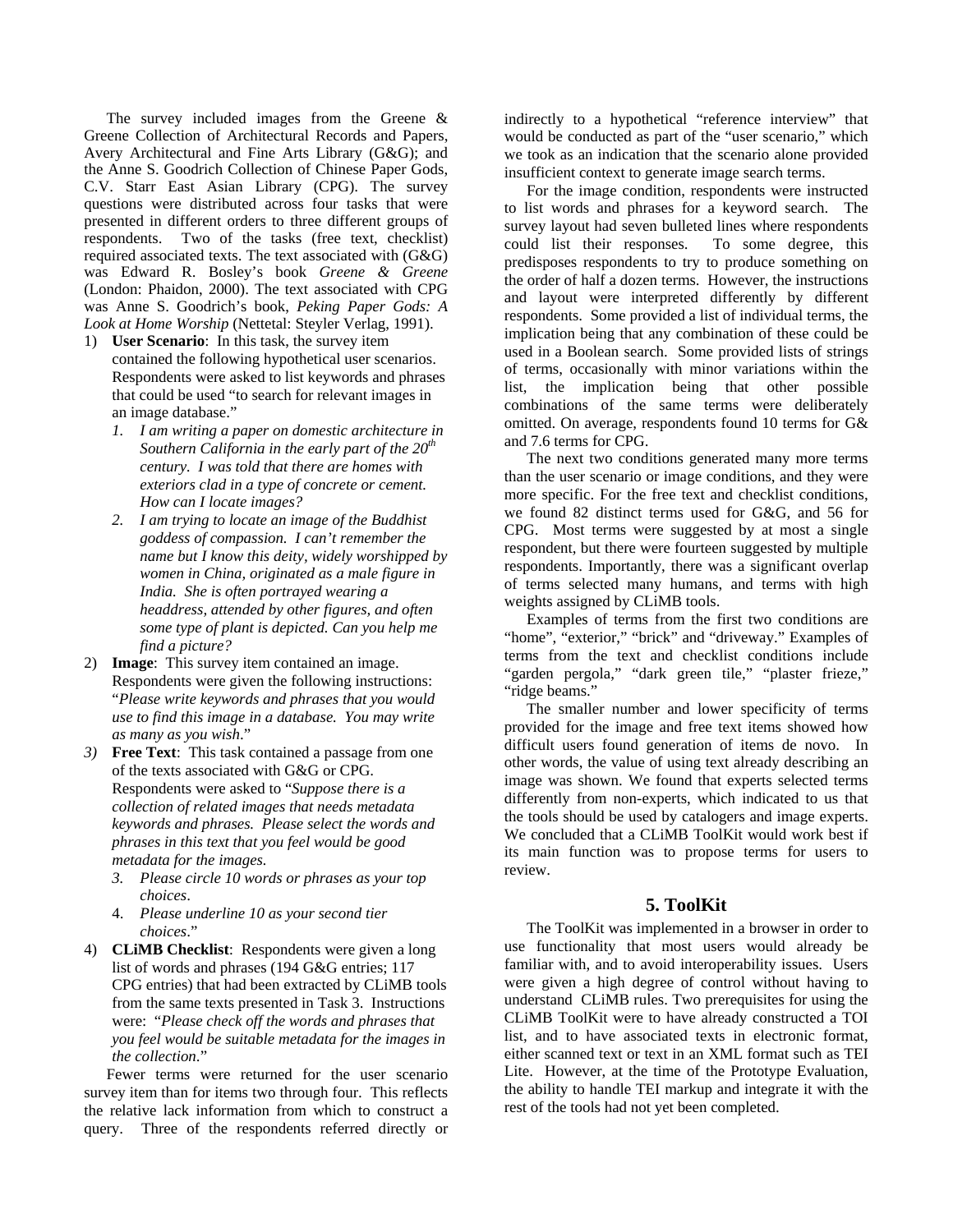

**Figure 2. Text loading page of the CLiMB ToolKit**

In the evaluation version of the ToolKit (0.9), the following functions had been implemented:

- 1. Loading and initialization of raw (ASCII) text was available;
- 2. After initialization, text could be processed by a noun phrase chunker (termed "chunking") that locates the beginnings and ends of noun phrases (such as the underlined expressions in this sentence from a *North Carolina Museum of Art: Handbook of the Collections* passage about Jan Jansz den Uyl's painting entitled *Banquet Piece*: "At the same time, symbolically charged elements such as the empty glass, burned-down candle, and lute at the far left hint at deeper meanings.");
- 3. A TOI list could be loaded, or TOIs could be manually created;
- 4. The TOI Finder could be run to locate references to TOIs in the loaded texts;
- 5. Texts that had been processed by the TOI Finder could also be sectioned into associational contexts correlated with specific TOIs;
- 6. Lists of Controlled Vocabulary could be loaded included in this feature users were provided access to the Getty Art & Architecture Thesaurus (AAT), and the capability of selecting specific subsets from the AAT;
- 7. A Noun Phrase detail frame was available, e.g., to illustrate intersections of text phrases with AAT.

In sum, participants in the evaluation could load and process texts and TOIs, could view text in a variety of ways in order to locate relevant sections (for instance, text a specific image or TOI), and isolate noun phrases likely to be good candidates for metadata terms.

| #     | <b>Text of question:</b>                                                                        |
|-------|-------------------------------------------------------------------------------------------------|
| 3.2   | Finding another access point to the "project" help text                                         |
|       | was:                                                                                            |
|       | <b>1.</b> Completely obvious, $\dots$ , <b>5.</b> Pretty                                        |
|       | difficult                                                                                       |
| 6.6   | How long did it take you to figure out how to close                                             |
|       | the project?                                                                                    |
|       | 1. No time, $\dots$ , 5. Too much time                                                          |
| 7.7   | what happens when I click on a table<br>$I_{-}$                                                 |
|       | heading.                                                                                        |
|       | 1. Really like, , 5. Don't understand                                                           |
| 8.8   | So far, the concept of a CLiMB TOI is:                                                          |
|       | 1. Very clear, , 5. Pretty confusing<br>Entering a new TOI:                                     |
| 9.9   |                                                                                                 |
|       | 1. Was easy, $\dots$ , 5. Was difficult<br>So far, my opinion of the look and feel of the CLiMB |
| 9.10  | Toolkit is:                                                                                     |
|       | 1. Great, $\dots$ , 5. Not so good                                                              |
|       | Figuring out how to view the text:                                                              |
| 11.12 | 1. Was easy, $\dots$ , 5. Was difficult                                                         |
|       | Changing the text display options:                                                              |
| 11.13 | 1. Was easy, $\dots$ , 5. Was difficult                                                         |
|       | So far, my opinion of the look and feel of the CLiMB                                            |
| 11.15 | Toolkit is:                                                                                     |
|       | 1. Great, $\dots$ , 5. Not so good                                                              |
| 15.18 | Understanding the notion of a CLiMB "project" is:                                               |
|       | 1. Very easy, $\dots$ , 5. Confusing                                                            |
|       | I was able to follow the above steps to get my new                                              |
| 16.20 | project to this point:                                                                          |
|       | 1. Very easily, $\dots$ , 5. With difficulty                                                    |
|       | to understand why the TOI-Finder<br>I find it                                                   |
| 16.21 | applies to the whole project, and why the sectioner                                             |
|       | applies to an individual text in a project.                                                     |
|       | 1. Easy, , 5. Difficult or impossible                                                           |
|       | I found these 4 substeps for finding AAT terms in the                                           |
| 17.22 | project texts:<br>1. Very easy, $\dots$ , 5. Difficult or                                       |
|       |                                                                                                 |
|       | impossible<br>So far, my opinion of the look and feel of the CLiMB                              |
| 20.32 | Toolkit is:                                                                                     |
|       | 1. Great, , 5. Not so good                                                                      |
| 20.33 | I was _______ the process of selecting descriptive                                              |
|       | metadata.                                                                                       |
|       | <b>1.</b> very pleased with, $\dots$ , <b>5.</b> very                                           |
|       | displeased with                                                                                 |

<span id="page-3-2"></span>

## **6. Evaluation of Prototype Toolkit**

Ten librarians, image professionals and metadata professionals participated in a ToolKit evaluation using samples of images from two collections, the web version of the North Carolina Museum of Art http://ncartmuseum.org/, and the Greene & Greene Collection of Architectural Images, Avery Archictectural and Fine Arts Library, Columbia University.<sup>2</sup> A questionnaire<sup>3</sup> directed participants through the same

 $\overline{a}$ 

<span id="page-3-1"></span><span id="page-3-0"></span><sup>&</sup>lt;sup>2</sup>NCMA images were licensed by Columbia from Saskia, Ltd. <sup>3</sup>http://www.columbia.edu/cu/libraries/inside/ \ projects/CLiMB/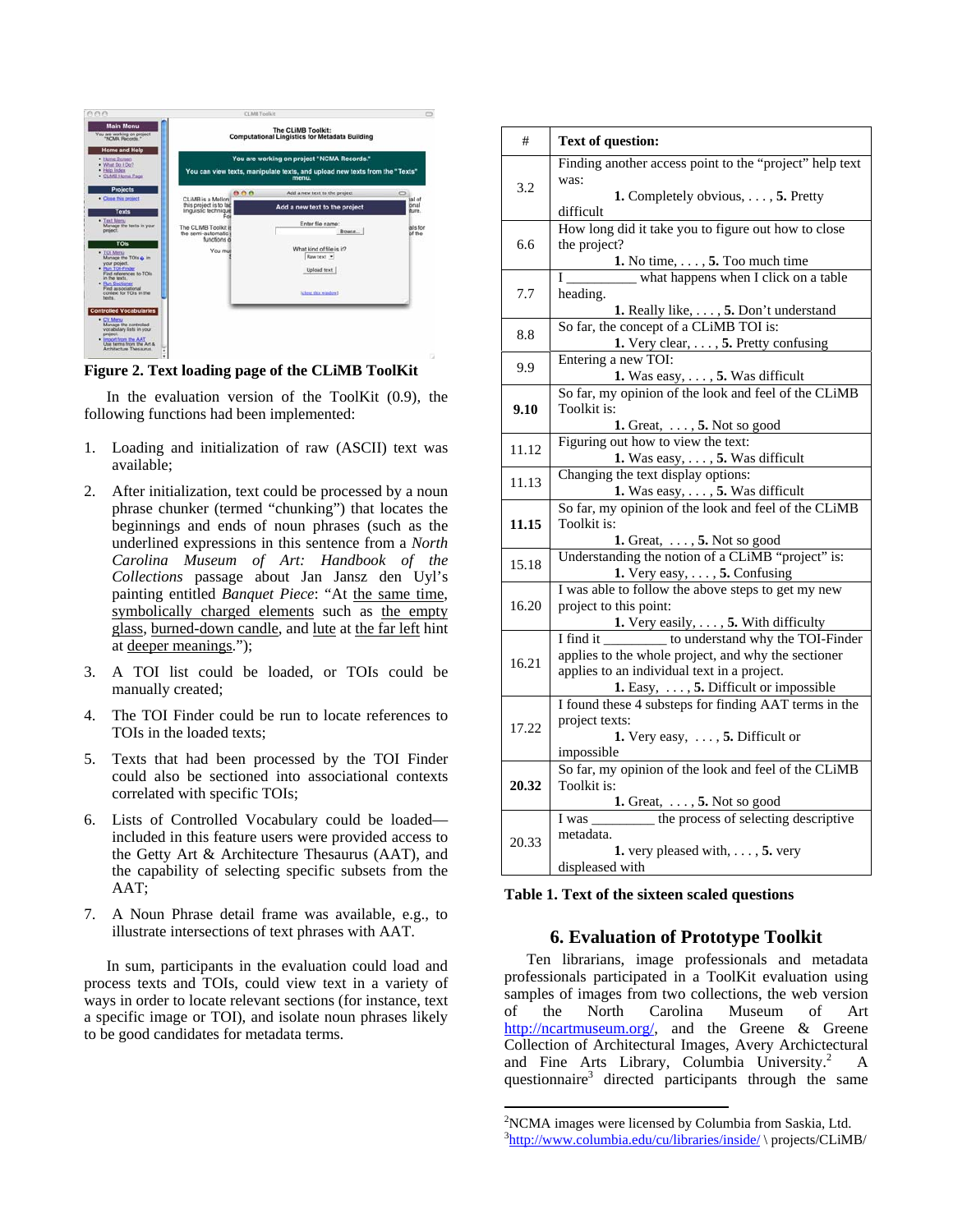series of steps that would be required in actual use. These included: loading and processing the texts we provided, browsing images in image galleries we provided, selecting subtrees from the AAT, running the CLiMB tools, and finally, selecting subject terms to associate with sample images.

The questionnaire interleaved user actions with general questions about the user's satisfaction with the ToolKit, and with specific questions regarding satisfaction with individual steps in the process. There were 41 questions interleaved among 22 task steps; 18 of the questions asked users to select items from a 5-point scale from positive (1) to negative (5) assessments.

Our results include task success on the process of selecting metadata for the images, and user satisfaction measures (cf. Paradise model (Walker et al., 1997)). Regarding task success, all participants found descriptive metadata. For example, 96 distinct terms were selected for an image of a painting by Jan Jansz den Uyl called *Banquet Piece*, including half a dozen terms selected by seven or more of the ten participants.

All participants completed Parts I and II of the questionnaire. In Part I, users were given an introductory overview of the Toolkit, exemplified by a preloaded project. In Part II, users were asked to create their own metadata selection project using texts and TOIs for the *North Carolina Museum of Art: Handbook of the Collection* (*NCMA Handbook*). There was an optional Part III pertaining to the Greene & Greene Collection at Avery Architectural and Fine Arts Library, Columbia University; few users completed this part, and it is not discussed further.

| Ouestion | AVG            | <b>SD</b> |
|----------|----------------|-----------|
| 3.2      | 1.8            | 1.09      |
| 6.6      | 1              | 0.00      |
| 7.7      | 1.9            | 0.60      |
| 8.8      | 2.1            | 1.05      |
| 9.9      | 2.2            | 1.32      |
| 9.10     | $\mathbf 2$    | 0.76      |
| 11.12    | 1.2            | 0.33      |
| 11.13    | 1.2            | 0.33      |
| 11.15    | $\overline{2}$ | 0.78      |
| 15.18    | 1.9            | 0.60      |
| 16.20    | 3.3            | 1.07      |
| 16.21    | 2.8            | 1.56      |
| 17.22    | 2              | 0.78      |
| 20.32    | 2.1            | 0.38      |
| 20.33    | 1.4            | 0.55      |

<span id="page-4-0"></span>**Table 2. Sums of responses to scaled questions**

### **6.1. Overview of quantitative results**

We give an overview of the quantitative results by examining three specific measures. 1) We present the average score on the 5-point scale questions, which provides a single, summary metric of user satisfaction with the Toolkit. 2) We compare the questions that had the highest and lowest scores, which gives a view of the range of responses, and also specifics on what features were most and least satisfactory. 3) We compare the responses to a repeated question about overall user satisfaction that was presented at three points during the evaluation (9.10, 11.15, 20.32; in boldface in [Table 1](#page-3-2) and [Table 2\)](#page-4-0).

Analysis of the questions in which responses fall on a 5-point scale, where 1 is the most positive, yields a quantitative view of the respondent's evaluations. We received answers from all participants on sixteen of these questions; however, respondents treated one of these questions as eliciting multiple responses, so we quantify only the remaining fifteen questions. The average (AVG) for all responses on all scaled questions was 2.0 (the standard deviation, SD, a measure of variability around the average, is 1.8). This indicates that overall, people were satisfied with the experience of using the Toolkit.

Of greater interest than the average of all scaled responses is to compare the questions receiving the lowest and the highest scores. The question receiving the least positive score was 16.20, where the average answer was 3.3 (standard deviation=1.1, median=3), or just below average satisfaction (note that the standard deviation for this question was lower than average, meaning there was more consistency among evaluators on this question). At Step 16, respondents were asked, in essence, to create an entirely new Toolkit project: they were directed to an image gallery, to texts, and to a TOI list. They were told to load the TOI list (Step 16d), and to load, initialize, chunk, and section the text (Step 16e). Prior to Step 16, they had been shown examples of TOIs and texts in a sample project, but had never carried out the procedures in Step 16d. The question following step 16 (16.20) asked evaluators whether they were able to initiate a new project on their own. It thus addressed the most time consuming and the most difficult step in the entire evaluation. As the most difficult question, it should naturally have received the lowest score. We would not have been surprised had the score been between 4 and 5; in sum, it is a very positive sign that respondents found this step close to manageable (3 on the Scaled scale) after so little exposure to the Toolkit.

 Having seen that the least positive average score was for the question following the most complex and timeconsuming step, it should be no surprise that the questions receiving the most positive scores followed relatively easy steps, with one exception. There were four questions receiving average responses at the most positive end of the scale, or above 1.5: one at 1.4 (Q/A 20.33); two at 1.2 (Q/A 11.12 and 11.13); and one at 1 (Q/A 6.6). Of these, the most informative for the evaluation was Q/A 20.33, for it addresses the core functionality of the Toolkit. This question came at the end of a series of steps in which participants reviewed texts to find terms describing three images from the *NCMA Handbook*. They were essentially asked to rate their satisfaction with the entire process of extracting metadata terms from texts. The fact that the average response ranks among the most positive, and ranks nearly the same as the question following what